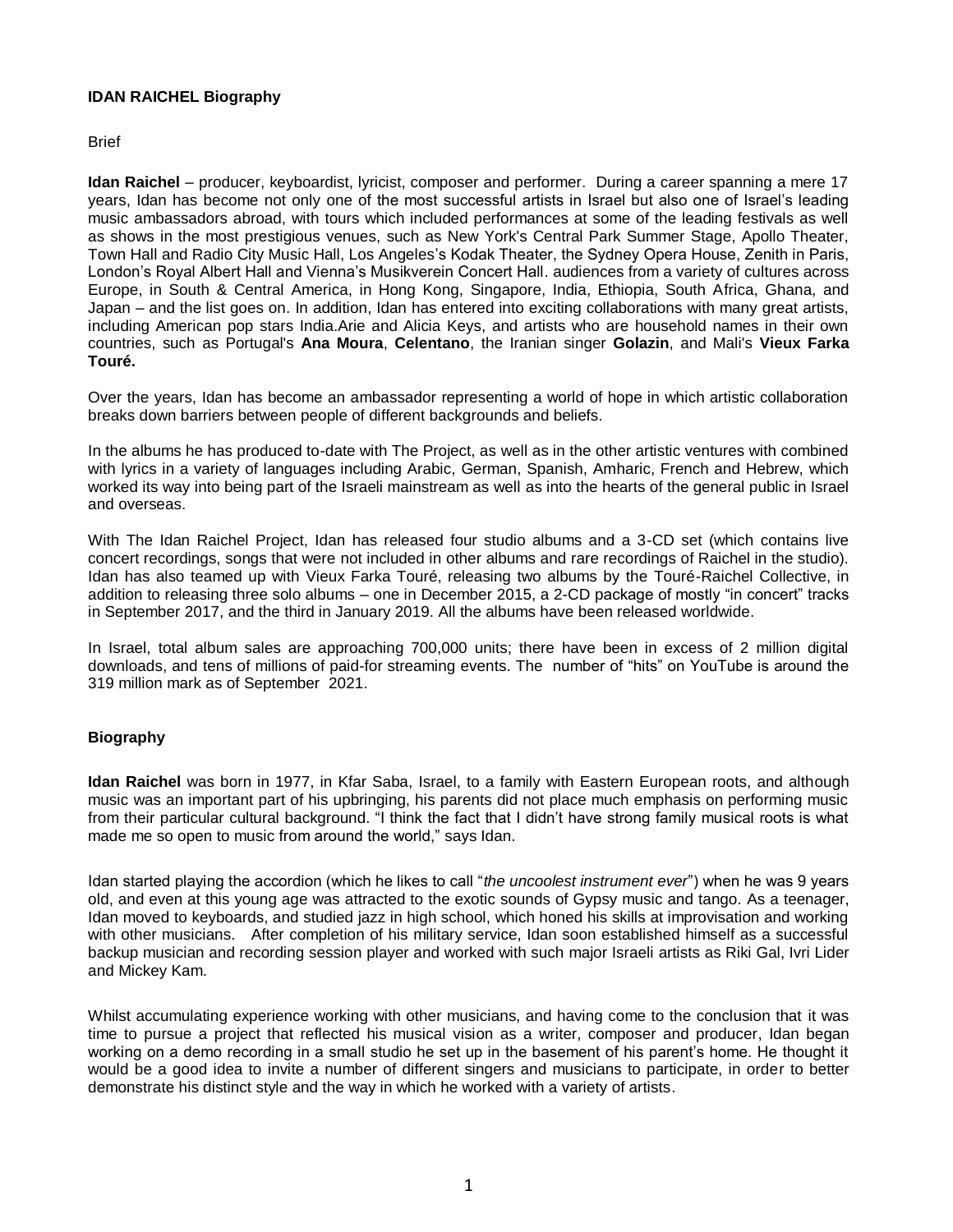Some 30 different singers took part in the recordings, most of them coming from an Ethiopian background. His love for the ever-developing technology, and his extensive curiosity about musical roots and authentic instruments, led Idan down various experimental paths not generally followed in Israel.

Idan showed his "musical portfolio" to the people at **Helicon Music**, who decided to release the recordings as an album.

November 2002 saw the release of "Bo'ee" {"Come With Me"}, the first single from the album **"The IdanRaichel Project".** The song, sung by Yair Ziv and Shiran Cohen in Hebrew and Amharic, was an entrancing blend of Ethiopian voices and introduced a fresh concept of "world music" that Idan subsequently carried through to the album. "Bo'ee" was an instant hit, taking Israeli radio by storm andcatapulting Idan from obscurity to fame.

In December, after that one hit, Helicon released the full album – which shot to the top of the sales charts and stayed at #1 for months on end - giving birth to a top-selling band and a symbol of the power of music to bring people together.

The hit singles "Medabrim Be'sheket" ("Speaking Softly") "Im Telech" ("If You Go") and "Hinach Yafah" ("You Are Beautiful") followed, and the audiences grew ever larger both in Israel and overseas. Sales of the album have reached almost Quadruple Platinum status in Israel, selling over 153,000 units.

In February 2003, the album "The Idan Raichel Project" was nominated ACUM's *"Album of the Year"*, and in September 2003 Idan was named *"Man of the Year in Music"* at the "People of the Year" ceremony which was broadcast on national commercial television.

In October 2003 The Project was named as both *"Discovery of the Year"* and *"Band of the Year",* and the song "Im Telech" was *"Song of the Year"* on the charts of Reshet Gimmel and Galgalatz, the two most important music stations in Israel, with three other songs from the album featuring in the Top Ten. ACUM's figures for 2003 showed that "Im Telech" was the "most performed song of the year on radio and television.

As interest in the recordings grew, the demand for live shows increased. Given the number of musicians who participated in the recordings, it would have been impossible to have them all appear on stage, so Idan decided to pick a core group of performers, who were versatile and yet strong individual artists in their own right, to work and perform with him.

From the beginning, Idan saw the project as a collaboration between artists, each bringing their own musical culture and talents to the stage. The live show became symbolic of the album, as it brought together a group of people of different backgrounds – yet each being equal to the others.

To-date, over 95 different singers from dozens of different countries and cultural backgrounds, spanning the ages 16 to 91, have participated in The Project's recordings and performances.

Parallel to Raichel's work on the second album, The Project went on their first tour - more than 100 performances up and down Israel.

In December 2004, **"Mi'Ma'amakim" ("Out Of The Depths"),** the first single and the title track of The Project's second album, was released. "Mi'Ma'amakim", performed by Raichel and Avi Vesa Vograss, repeated the success of "Bo'ee" topping the singles charts for a number of weeks.

About a month later, the album "Mi'Ma'amakim" was released. For this album Raichel got his inspiration from various ethnic sources, creating an album that embodies the essence of Israeliness – a diverse Israeli-Arab grouping of exiles. The album included two moving ballads sung by Shoshana Damari, Israel Prize Laureate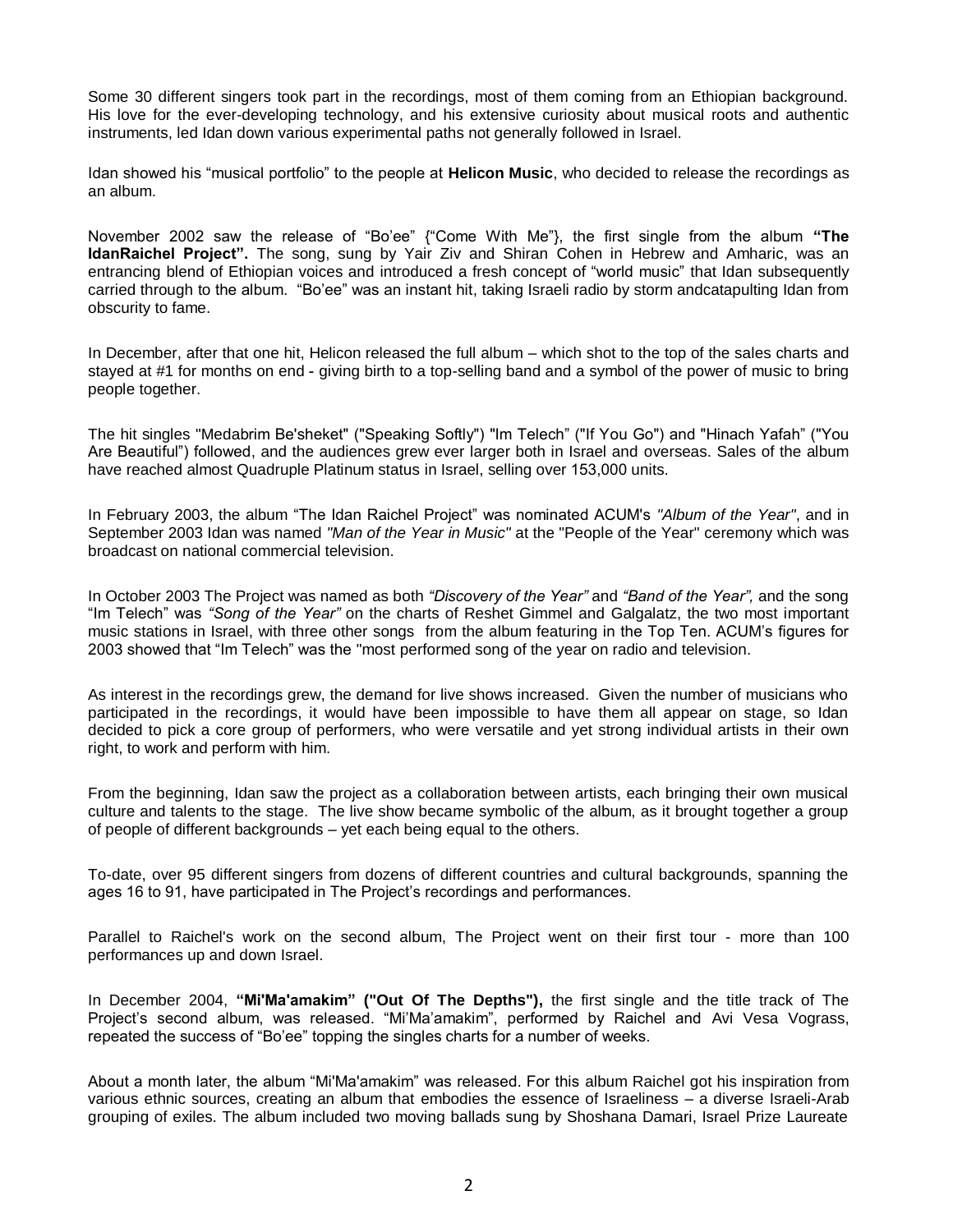and one of Israeli's legendary singers, which, as it turned out, were the last songs she recorded before her death in February 2006.

After the release of the album, the singles "Yesh Bi Od Co'ach" ("There's Still Strength In Me") performed by Din Din Aviv, "Millim Yaffot Me'Eleh" ("Nicer Words Than These") performed by Cabra Casay and Liora Isaac, "Mi'Kol Ha'a'havot" ("Of All the Loves") performed by Maya Avraham and "Shuvi El Beyti" ("Come Back To My Home") by Ilan Damti, The Project's lighting engineer, were released to the media.

The album was a huge commercial success, and in excess of 20,000 copies were sold over the first two days. As of the end of 2019, more than 146,000 albums have been sold in Israel alone.

Immediately after the release of the album, Raichel and the members of The Project embarked on a new tour which opened with 16 performances across the US.

In February 2005, "Out Of The Depths" was named ACUM's *"Album of the Year"* with the title song being voted *"Song of the Year"*.

In April 2005, The Project kicked off the "Mi'Ma'amakim" tour in Israel. With songs taken from both albums, there was great demand for the show both in Israel and overseas and 2005-2006 saw The Project appearing throughout the United States and Europe as well as at many of the major world music festivals, including "WOMAD" in England and Singapore, and "Cervantino" in Mexico.

In September, The Project was chosen as *the "Band of the Year"* on a number of radio stations including Reshet Gimel and Galgalatz (the IDF's radio station).

In January 2006, The Project was invited to perform in Addis Ababa, Ethiopia. The visit was an exciting and touching journey for two of The Project's members, Avi Vesa Vograss and Cabra Casay, both of whom are of Ethiopian origin. The trip was the subject of the documentary film "Black on White", directed by Tomer Heiman. Inspired by the journey, Raichel wrote and composed the film's theme song "Ha'baita Ha'loch Cha'zor" ("Travelling Home"), which was performed by Cabra Casay and released as a single in September 2007 to coincide with the screening of "Black on White" on Israeli national commercial television.

In May 2006, Raichel won the Landau Prize for the Performing Arts for his achievements in the field of Israeli music and his contribution to the advancement of culture. He chose to donate half of the prize money to Ichilov Hospital in gratitude for the devoted care the hospital's crew gave to Shoshana Damari in her final days.

The worldwide release, in November 2006, by the US-based label **Cumbancha** of an album of 12 tracks taken from The Project's first two Israeli albums ("The Idan Raichel Project" and "Out Of The Depths") introduced The Project to new audiences. Billboard Magazine called The Idan Raichel Project *"One of the most fascinating titles to emerge in world music this year…a multi-ethnic tour de force"***.** The New York Times selected the album as *one of the top world music releases of the year*, and media from Peru to Portugal were unanimous in their praise. The album also received nominations in the "Middle East & North Africa" and "Cross Culture" categories of the BBC Radio 3 Awards for World Music.

The Cumbancha release was distributed, through Putumayo, in over 60 countries

In June 2007, The Project appeared at the "Summer Stage" festival in Central Park, New York, in front of a huge audience, considerably in excess of the park's permitted capacity. That performance is still considered the one that attracted the greatest number of people during the festival.

In November 2007, The Project achieved 19th place (out of 150) in BBC Radio's European World Music chart.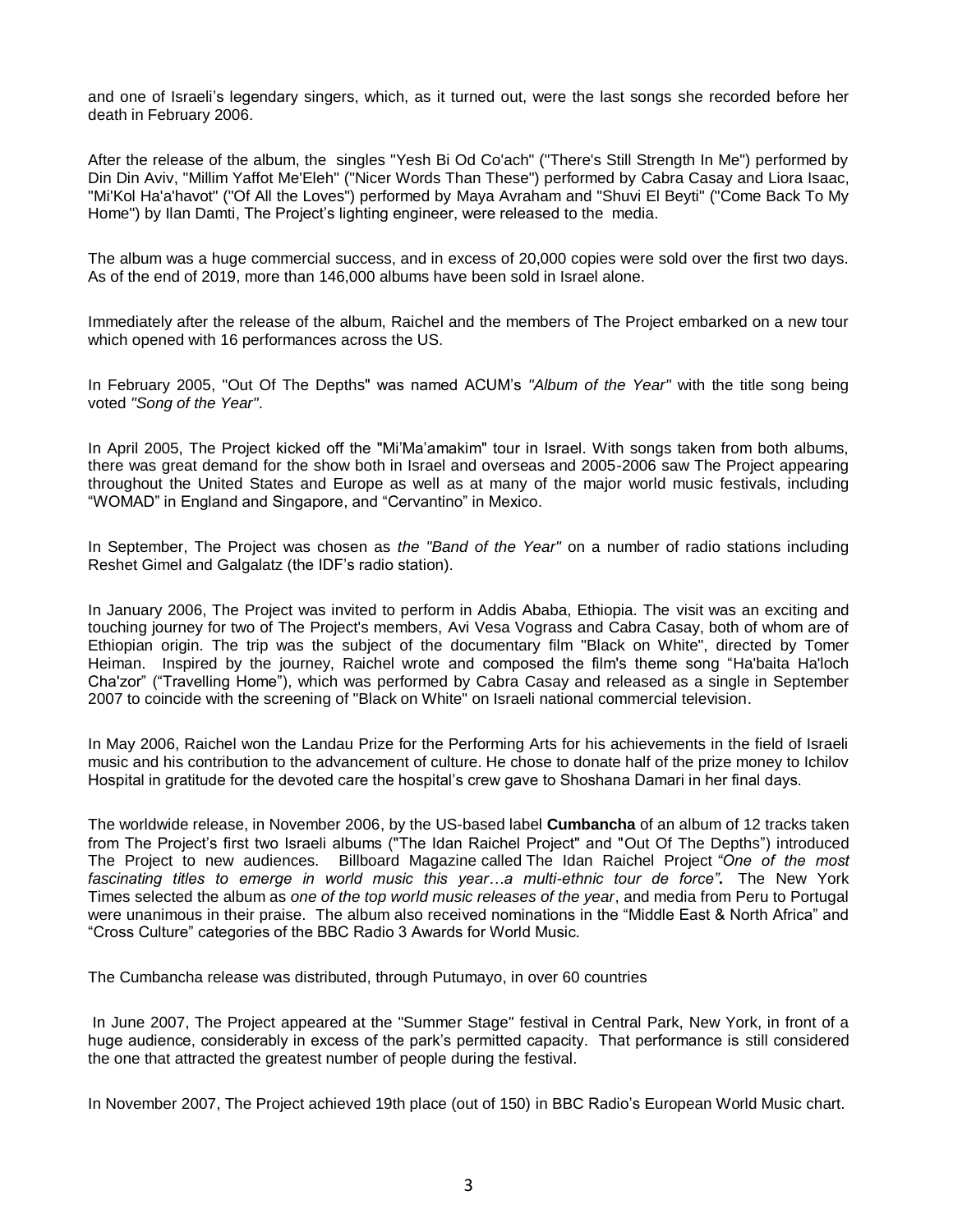Between December 2007 and February 2008 Raichel toured Israel with an acoustic show – "Playing Softly", with special arrangements of The Project's songs for grand piano, percussion, string instruments and ethnic flutes.

In April 2008, following a request from Galgalatz for a theme song for their celebration of Israel's  $60<sup>th</sup>$ Independence Day, Raichel composed and released "Minee Kolech Mi'Bechi" ("Refrain Thy Voice from Weeping"), based on the words of the prophet Jeremiah.

In May 2008 Raichel performed to a full house at New York's famous Radio City Music Hall, and in July of that year Al Jazeera's English language channel devoted a special edition of their popular "One on One" programme to Raichel, where he was interviewed by the show's host Reese Kahan.

November 2008 saw the release of The Idan Raichel Project's third album **"Bein Kirot Beiti" ("Within My Walls")**. Much of the album was recorded while Idan was on tour, during recording sessions in hotel rooms, backstage dressing areas, private homes and other impromptu settings. During his extensive travels, Idan met with scores of musicians from diverse backgrounds, and, ever the collaborator, he made sure to exchange musical ideas with them. Along the way, he recorded and co-wrote songs with Colombian singer **Marta Gómez**, Cape Verdean luminary **Mayra Andrade** and the silken-voiced **Somi** of Rwandan and Ugandan heritage.

The album included new songs in Hebrew, Spanish, Moroccan, Creole and Swahili and was produced by Raichel and Gilad Shmueli, his co-producer on most of the songs of The Project's first two albums. "Within My Walls", which was released on the back of just one instant hit single, "Chalomot Shel Acherim" ("Other People's Dreams"), has sold 109,000 CDs in Israel – more than the equivalent of five Gold Albums.

In the same month, The Project toured the United States, Argentina, Uruguay and Brazil, as well as performing in Chile within the framework of that country's 200th Anniversary celebrations.

The tour that followed the release of "Within My Walls" kicked off in January 2009. It was a dazzling success and filled halls for four consecutive years (2009 - 2013). As part of the tour, The Project took part in the 2009 "Isrotel Phaza Morgana Festival" which took place in Israel's Timna Park in September. For this performance, The Project hosted some of the guest artists who appeared on the third album - Martha Gomez, Somi and **Adama Yalumbi** from Mali.

In February 2009, Idan Raichel, together with Gilad Shmueli and Assaf Dar (the string arranger) won ACUM's *"Achievement of the Year"* award for the song "Chalomot Shel Acherim" ("Other People's Dreams") from the album "Bein Kirot Beiti".

That same year, The Project was named *"Band of the Year"* by Reshet Gimmel, Galgalatz and a host of local radio stations; Media Forest posted "She'eriot Shel Ha'Chaim" ("Scraps of Life") as *"The Most Played Song"* and The Project as *"The Most Played Band"* in their annual radio broadcast hit-parade, Channel 24 and Galei Zahal named The Project *"Band of the Decade"* and "Out Of The Depths*" "Song of the Decade"*; and The Project's first album was voted *"Album of the Decade"* and Idan was voted as *"Music Man of the Decade"* by Galgalaltz.

In August, 2009, the editors at Amazon published their selection of the 100 Greatest World Music Albums of All Time, and The Project's first album "The Idan Raichel Project" came in at #75.

In January 2010 Idan and GRAMMY winner **India.Arie,** with whom he had been working closely for some time, performed together at the Kennedy Center in Washington DC in front of **President Obama** and his family on Martin Luther King Day. In December 2010 Idan and India performed their song "Gift of Acceptance" at the Nobel Peace Prize gala event in Oslo, Norway, and in August 2011 they appeared together at the dedication ceremony for the Martin Luther King Jr. Memorial in Washington DC. India.Arie and Idan toured the US together in October 2010 then again in September 2011 with their show "Open Door".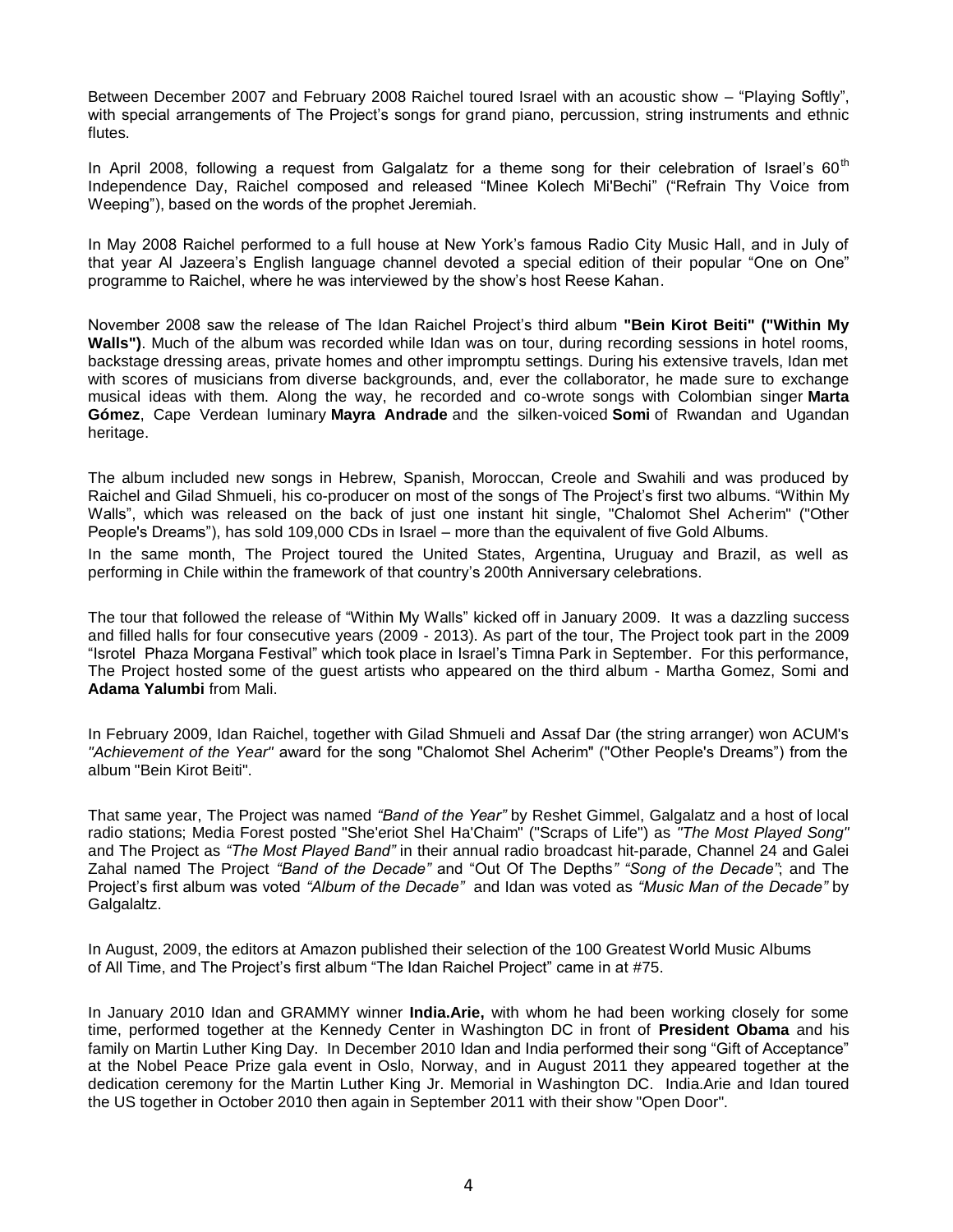In May 2011, The Project's single "Imma, Abba Ve'Chol Ha'Shar" ("Mum, Dad and Everyone Else") was released, the song having been specially composed for Galatz's Remembrance Day programme "We'll Soon Become a Song".

In July 2011, the 3-CD 38-track package **"Ha'baita Ha'loch Cha'zor" ("Traveling Home")** was released, including live performances of many of The Project's hits as well as previously unreleased material, new songs, singles and rare tracks. To-date, sales are in excess of 77,000 sets in Israel.

2011 also saw The Project's return to the "Isrotel Phaza Morgana Festival", this time with a special production which included 30 musicians on stage hosting the singer Mayra Andrade from Cuba, the violinist **Karen Briggs** from the United States and the singer **Montelep** from Africa.

In January 2012 Raichel composed the music to lyrics which had been written by **Shimon Peres**, and he premiered **"Eyes of Beta Israel**" that month in the presence of Peres, who was the President of the State of Israel at the time.

A chance meeting with Malian guitarist **Vieux Farka Touré** (the son of the legendary Ali Farka Touré) led to the formation of **The Touré-Raichel Collective** and the recording of the acclaimed album **"The Tel Aviv Session",** which was released in February 2012. The result of an inspired afternoon jam session, the album was hailed by the media as *"a masterpiece"* (about.com), *"simply divine"* (Giant Step), *"deeply affecting"* (The Wall Street Journal), *"a cross cultural triumph"* (Time Out Chicago) and *"the best album this year"* (Pop Matters). The album reached the Number One spot on the iTunes World Music sales chart and peaked at number 2 on the Billboard World Music Chart. The Touré-Raichel Collective's tour of the USA and Canada in April 2012 was an unparalleled success with numerous sold-out shows and rave reviews.

In the years 2010-2012 Idan Raichel served as Artistic Director of the Israeli Opera's "World Music Festival" for two seasons. Within the framework of the Festival, Raichel brought together musicians from all over the world, including **Ana Moura** (Portuguese "Fado" singer), the duo **Amadou & Mariam** fromMali, **Richard Bona** -the Cameroonian bassist, Spain's **Concha Buika**, the all-female choir **Le Mystère des Voix Bulgares** and Vieux Farka Touré. In addition, India Arie and Raichel brought their "Open Door" show to the 2011 festival.

In June 2012 The Project was invited to give a special guest appearance at the Israel Opera's summer festival which takes place annually at the foot of Masada. International guests included **Andreas Scholl** from Germany, Colombia's Marta Gómez and the Malian kora player, **Mamadou Diabaté.**

In August 2012 Raichel was amongst those chosen by HuffPost as *"People Shaping the Culture of the Middle East".*

At the end of 2012, The Idan Raichel Project set out for a tour in Africa and India (Rwanda, Ghana and Angola, Bombay, Delhi, Calcutta and Bangalore).

In January 2013, "Home, Back and Forth", a documentary film about the project, was screened on Israel's national commercial television channel.

In March 2013, after two successful singles, "Achshav Karov" ("Closer Now) and "Ba'Lyala" ("At Night"), **"Reva Le'Shesh" ("Quarter to Six"),** The Project's fourth studio album, was released, featuring guest appearances by Ana Moura from Portugal, singing a duet with Raichel with words in Hebrew and in Portuguese, the talented Palestinian-Israeli singer Mira Awad, with whom Raichel had worked in the past, singing in Arabic, Andreas Scholl, one of the great countertenor's in the world singing in German, Colombia's Marta Gómez, who was launched on Israeli radio thanks to her singing on the song "Todas Las Palabras" from the album "Within My Walls", and Vieux Farka Touré, Idan Haviv (who had worked with Raichel on "Mum, Dad and Everyone Else" and Amir Dadon (vocalist on the huge hit "She'eriot Shel Ha'Chaim" ("Scraps of Life") re-joined The Project with guest appearances on "At Night" and "Chaim Pshutim" ("Simple Life"), respectively.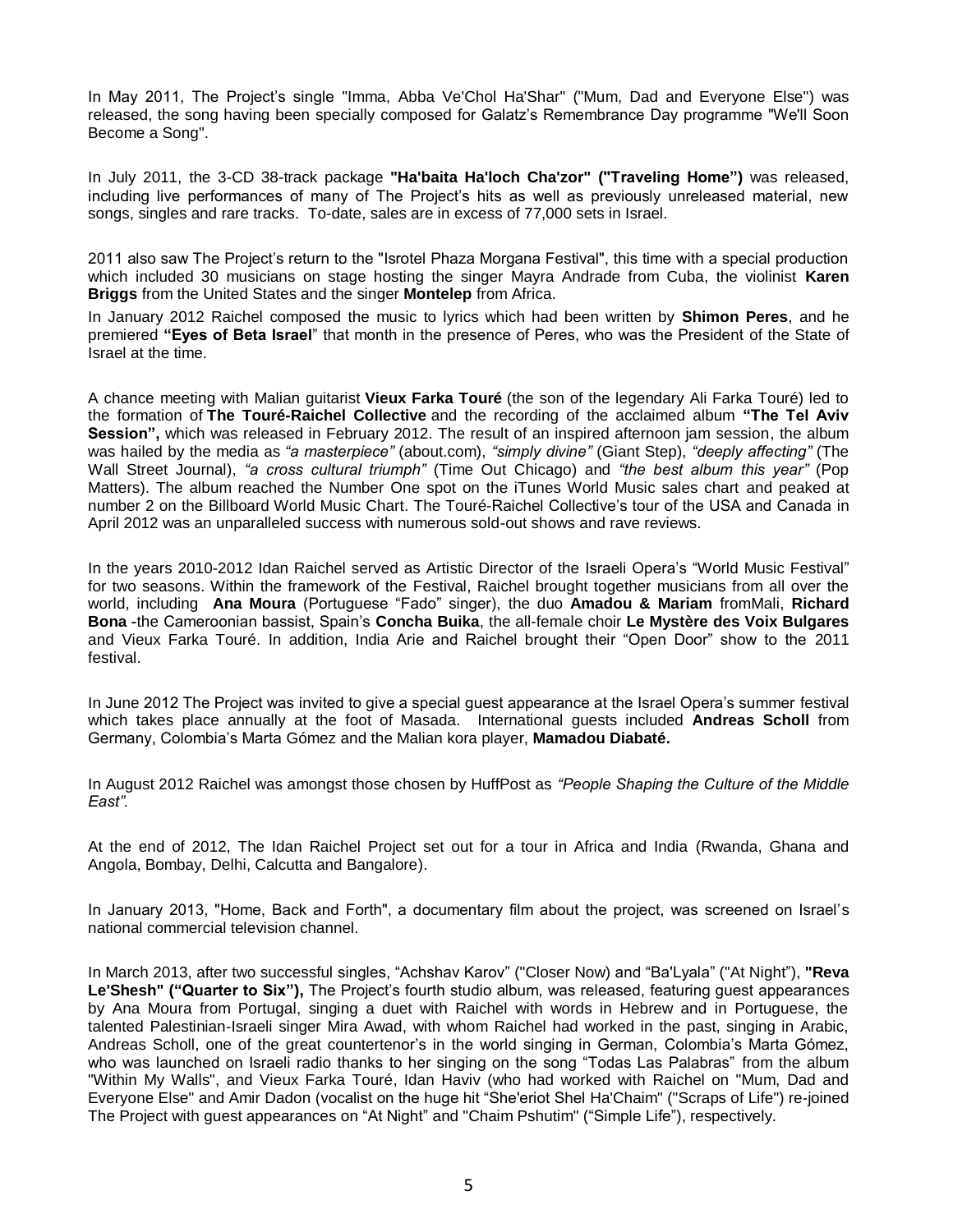As always, Raichel also included new voices on the album, among them: Tamir Nachshon, in the song "Closer Now" (Tamir's involvement with The Project came about from a chance meeting with Raichel at a bar in Tel-Aviv) and Yishai Ribo (a religious singer who got through to Raichel with his moving personal story and tremendous talent) in the song "Or Ka'ze" ("A light Such As This"). In June, the 16-track album was released in the US and Europe, and in August 2013 the instrumental version of the album was released on digital platforms worldwide.

The album "A Quarter to Six" was among the ten best-selling albums in iTunes world music chart, spent nine months at the top of the album sales chart in Israel and has sold in excess of 123,000 units in Israel (Triple Platinum +).

In her review of 4th June 2013, Michelle Morgante of the Associated Press wrote: "*The idea that one could create a cohesive album by pulling together unique voices singing in different languages and from a variety of musical traditions would seem daunting. Yet this challenge is what keyboardist and composer Idan Raichel has embraced and brought to fruition*."

In March, 2013, Idan and The Project were honored with an invitation to give a private, after dinner concert for President Barack Obama at Israeli Prime Minister **Benjamin Netanyahu**'s official residence.

In July of that year, world-renowned pop star **Alicia Keys** invited Raichel on stage for a special duet during her show in Tel Aviv,

In September 2013 the end-of-year accolades saw The Project named as *"The Most Played Band"* (Media Forest airplay chart), Idan as *"Person of the Year in Music"* and "At Night" as *"Song of the Year"*, with "Closer Now" in second place." (Galgalatz and Ynet),

November 2013 was a special month for Raichel, who became a father for the first time with the birth of his daughter, Philippa Helena Damaris Raichel, whom he brought into the world with his partner Damaris Duval.

In February 2014, Raichel won ACUM's *"Composer of the Year"* award for the album "Quarter to Six". He donated the prize money to the "Hadasim" boarding school where he once worked as a youth leader.

Later that month Raichel left for a series of shows in Europe, and on his return he launched the "Quarter to Six" tour in Israel, where The Project played to in excess of 100,000 people. This was followed by a tour in the USA, Canada and Mexico.

In June 2014, Raichel was named as one of the 50 most influential Jews in the world by the Jerusalem Post.

That same month Raichel released a new single, this time in French - **"Petit Roi"** sang by Tzahi Halevi.

The Project's tour in Israel included a performance in June 2014 at the Masada Opera Festival in an unforgettable performance with a number of guest artists including **Adama Biluiro** from Burkina Faso, and then reached a new peak when, in July 2014, in cooperation with "Yoter" the association for the Wellbeing of Israel's Soldiers, they held a particularly moving performance in Tel Aviv's Hayarkon Park in front of a crowd of 20,000 soldiers

On 27th & 28th June Idan Raichel joined **Kayah**,one of Poland's top singer-songwriters, on stage during the "European Culture Stadium" concert in Rzeszów, Poland.

In September 2014, Raichel won, for the second year running, Galgalatz's nomination as *"Man of the Year in Music"*, The Idan Raichel Project was named *"Band of the Year"* on the Walla and Mako news websites, the tv station Channel 24, and most regional radio stations. On Media Forest's broadcast performance chart The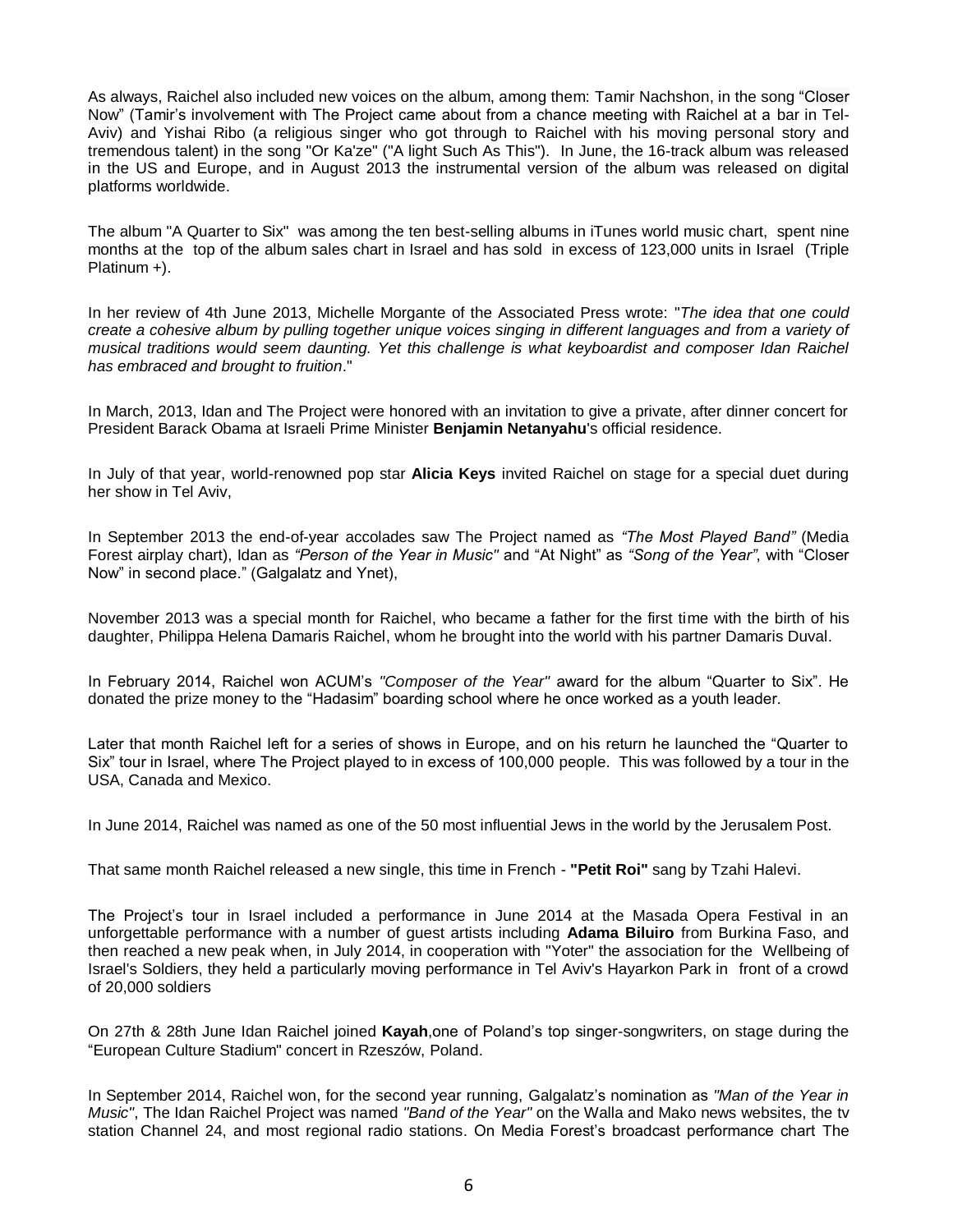Project was named once again *"The Most Played Band"*.

Idan's collaboration with Alicia Keys deepened in September 2014, when she invited him and Palestinian singer and *quanun* player **Ali Amr** to join her on stage at the Global Citizen Festival in New York's Central Park. The event featured **Jay Z, Beyoncé, Sting, No Doubt** and **Carrie Underwood**, and appearances by numerous global dignitaries and world leaders. In front of an audience of 70,000, Keys, Raichel and Amr performed "We Are Here," a new song Keys wrote to unite her audience in a global effort for peace, and to encourage young people to play an active role in making the world a better place.

The event was streamed live on [NBCNews.com](http://nbcnews.com/) and a prime-time concert special was aired on NBC, hosted by Tamron Hall.

On September 30, 2014, **The Touré-Raichel Collective** released their second album, **"The Paris Session".** While "The Paris Session" was the result of the same freeform approach that was used in the first album, this time around they decided to feature more songs with vocals, a wider range of instrumentation, and appearances by musician friends such as Senegalese artist **Daby Touré** on bass, Israeli trumpeter **Niv Toar**, and Malian singer **Seckouba Diabate**. Farka Touré and Raichel had honed their interplay over the course of multiple tours together, but the album possessed the same spontaneous, heartfelt magic as its predecessor. Following the release of "The Paris Session" The Touré-Raichel Collective went on a worldwide tour, which included 14 performances across the United States, and culminated with a performance at the New Morning in Paris, France

During September-October 2014, The Project toured the Far East for the first time, with shows in Taiwan, South Korea and Japan

In November 2014 Alicia Keys praised Idan in a video she created to commemorate his selection for the 2014 MTV Role Model Award. "*This is an amazing, amazing award,"* Keys said, *"which is what you are.But really what you are is just an incredible human being who bridges cultures and promotes tolerance, which there's nothing more important than you and your mission and your work. So congratulations because you inspire me all the time*."

On January 12, 2015, Raichel joined French superstar **Patrick Bruel** and Moroccan singer **Youness El Guezouli** on stage at L'Opéra in Paris to sing "Pourquoi ne pas y croire…" ("Why Not Believe") in French, Arabic and Hebrew. The symbolic significance of the performance was especially relevant since it took place less than a week after the Charlie Hebdo attacks.

Throughout 2015, Raichel continued to perform around the world both with The Project as well as giving solo piano performances with a variety of guest artists. .

In May 2015, Idan's family grew with the birth of a second daughter, Salome Cesaria Damaris Raichel.

In June 2015, The Idan Raichel Project hosted Portugal's **Antonio Zambujo** and Cuba's **Danay Suarez** at an international music weekend held at the Ashdod amphitheatre and at Tel Aviv's Hangar 2.

August 2015 saw Raichel appearing with Andeas Scholl at a prestigious music festival in Germany – they subsequently appeared together in Tel Aviv in November; and in September Raichel and The Project appeared at the [MITO](http://www.mitosettembremusica.it/) Settembre Musica festival in Milan with the legendary **Ornella Vanoni**, which was followed by an appearance with the Touré-Raichel Collective at the Jazz a la Villette festival in Paris.

In September 2015, Media Forest named The Project *"The Most Played Band"* over the first ten years of their operation. In the same month The Idan Raichel Project's eponymous first album was released on vinyl.

In December 2015 The Idan Raichel Project toured Japan for three weeks, and Raichel participated in the "United Pianos" project organized by the Israeli delegation to the UN under the title "Let's Speak More Music."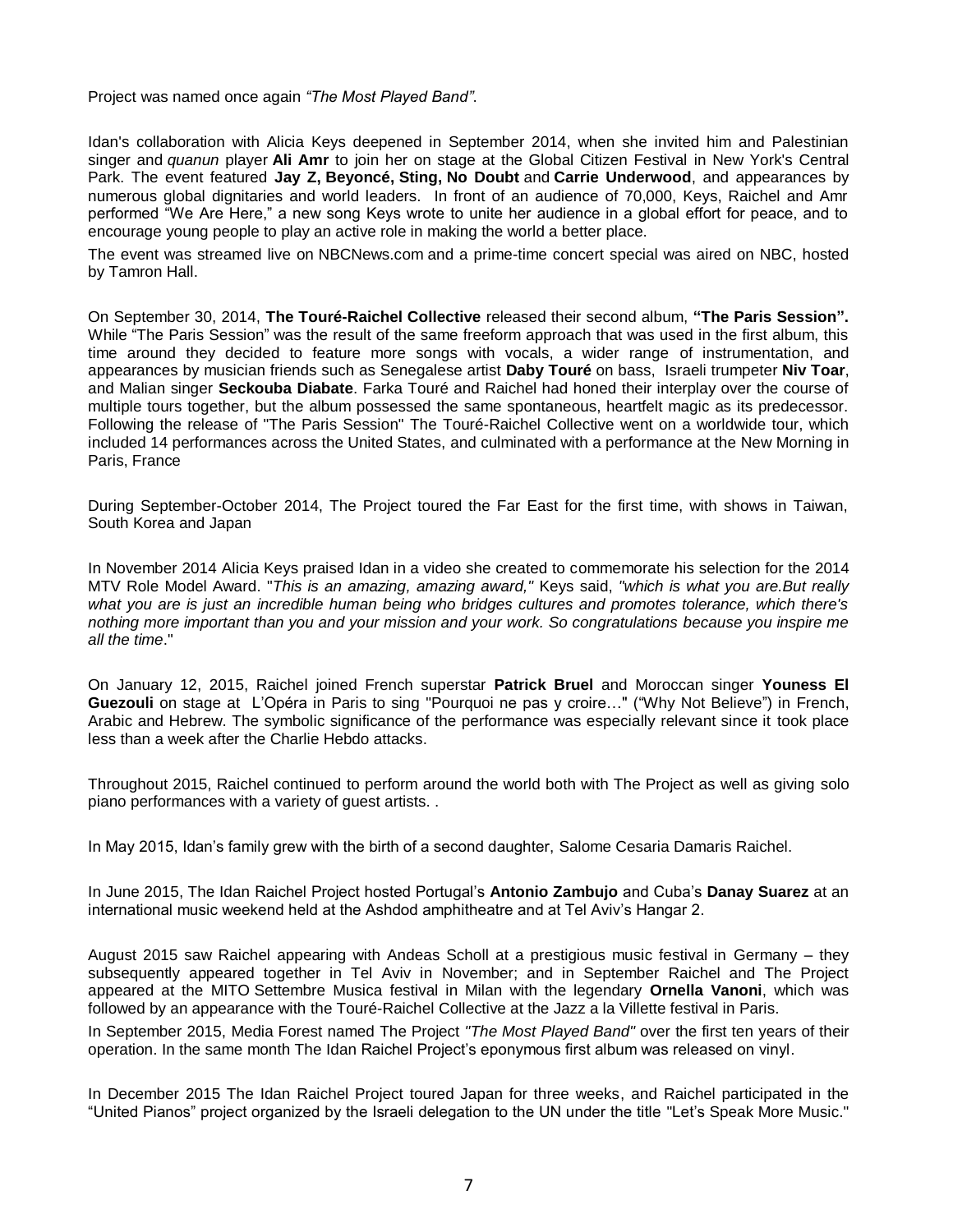Eleven well-known pianists from eleven different countries performed Prokofiev's "Peter and the Wolf". The project was filmed, and released in the name of promoting tolerance and unity through music.

Following the release of the "Quarter to Six" album and the birth of his second daughter, Raichel started on a new album – his first solo album, working in the home studio at his parents' house, where he had recorded The Project's first album.

The album represents a turning point for the global music star: an opportunity to take stock of the past, ponder love, life, and the importance of his family – his partner, Damaris Duval, and their two young daughters. The result – an album of mostly gentle songs including the successful singles "Ma'agalim" ("Circles"), "Lifney She'yigamer" ("Before It Ends"), "Ha'Yad Ha'chama" ("The Warm Hand"), "Ga'agua" ("Longing")" and "Be'chamesh Shniyot" (" In Five Seconds")– a song inspired by the life of Emmanuel Moreno, a Lieutenant Colonel in one of the Israel Defense Forces' most elite units, who fell in combat.

The song featured **Hassan Hakmoun**, the Moroccan sitir player.

The album **"Ha'Yad Ha'Chama" ("At the Edge of the Beginning")** was released in Israel on 3rd December, 2015, and around the world on 22nd January 2016, with the instrumental version of the album being released on digital platforms worldwide in June. In light of the advance orders in Israel, the album attained "Gold" status even before its release, and went "Platinum" four months after release.

Raichel's February-March 2016 European tour included a sold-out show in Vienna's legendary Musikverein Concert Hall, and featured various guest artists including Zimbabwe's **MuZuluArt**.

In May 2016, Raichel was presented with the "Unsung Hero Award" by **Martin Luther King III**, the son of the iconic human rights leader **Dr. Martin Luther King, Jr**, in recognition of his service and leadership in achieving human dignity, racial equality, and racial harmony for Ethiopian Jewish immigrants to Israel. This was the first time that the prize was awarded to a non-US citizen.

On Israel's 68th Independence Day, a number of radio stations, including Radio 102, and the website "ynet" aired an "Idan Raichel Special" during which they played the 30 most-loved songs from Idan's 15- year career, as selected by the listeners. The song "Mi'Ma'amakim" ("From the Depths") was voted #1, followed by "Chalomot Shel Acherim" ("Other People's Dreams") and "Im Telech" ("If You Go") in third place.

Following a series of small, intimate shows in the USA, and 20 concerts around Israel, Raichel brought his solo show "Raichel – Piano – Songs", which had developed out of the material on the "At the Edge of the Beginning" album, to a week of "sold out" concerts at the Shuni Amphitheater in June 2016.

On 7th July, 2016, within the framework of the annual B'nai B'rith World Center awards for journalism, established a quarter of a century ago by the late Wolf and Hilda Matsdorf, Idan was given a Special Citation, established to honor performing artists who have fostered closer relations between Israel and the Jewish Diaspora

On 17th September 2016, as part of the city of Sofia's celebration "Faith, Hope and Love", The Project performed at the Tole-Fest, on stage in the world-famous Nu Boyana Film Studios. The Project was joined on stage by Marta Gómez as well as a number of local Bulgarian musicians playing on traditional Bulgarian instruments. In the same month Raichel appeared as a guest artist at the show given in Israel by the wellknown Greek singer **Nikos Vertis.**

Another unique performance took place at the end of that month when Idan Raichel, along with members of The Project, performed Raichel's songs together with the **Jerusalem Symphony Orchestra,** celebrating the 50th anniversary of the Jerusalem Foundation.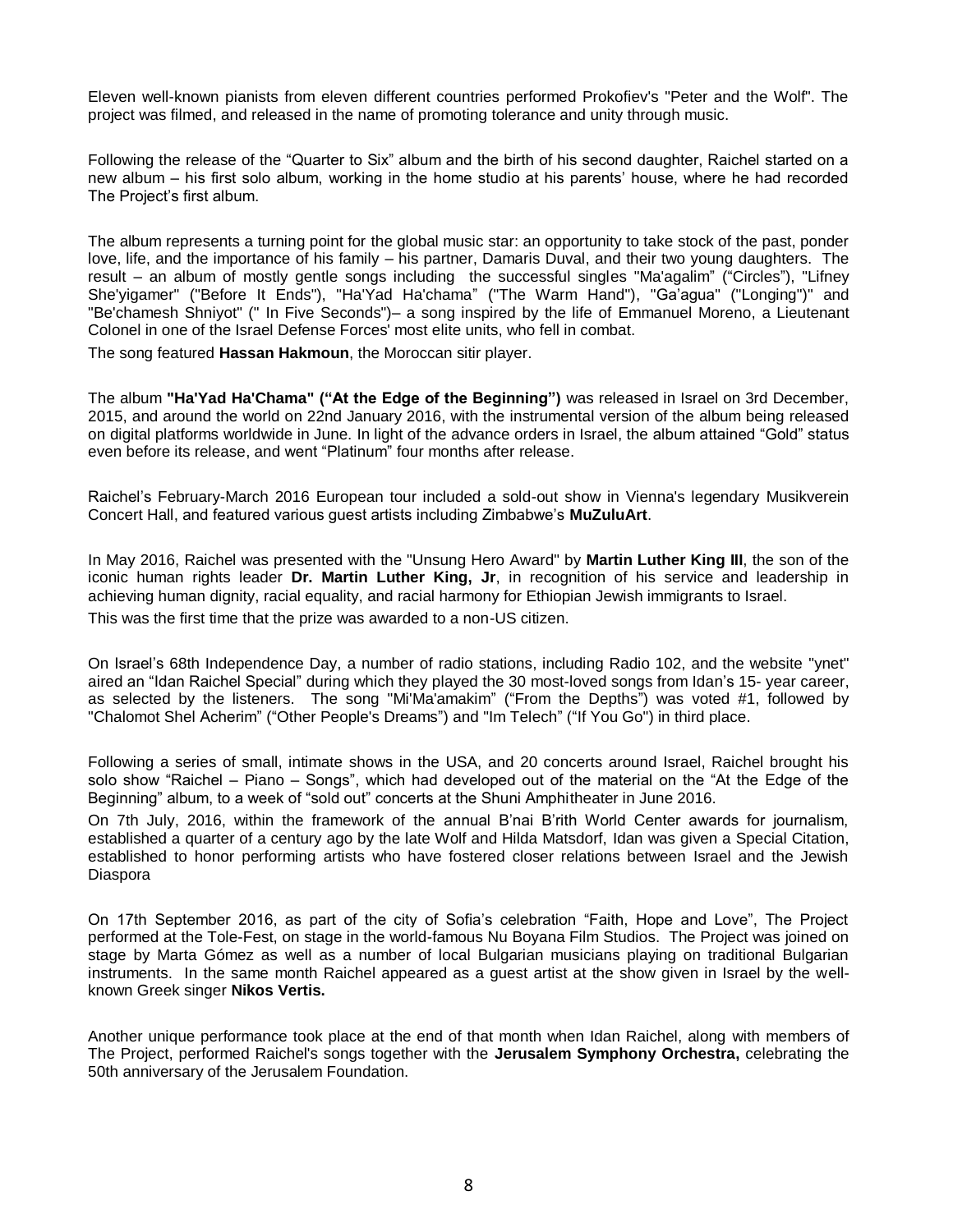In October 2016 the well-known Italian duo **Mina & Celentano** released an Italian version of "Ma'agalim" ("Circles") {from Idan's solo album "At the Edge of the Beginning"}. The song - "Amami Amami" - was the first single from the duo's new album and reached the #1 slot on iTunes Italy.

As part of a tour in South America in November 2016, Raichel and some of the other members of The Project were accompanied by **"21 Ensemble",** an orchestra from Buenos Aires. In addition to the shows in Argentina, Raichel also appeared in Brazil and Uruguay – all concerts being "sold out" well ahead of the performance date.

In November 2016, the program "A Reason for A Party" hosted former President Shimon Peres together with Raichel. This was the last interview that Peres gave before his death.

In December 2016 yet another melody of Raichel's was recorded by another artist, this time, a Persianlanguage version of "Sabe Deus" (from the "Quarter to Six" album) by the Iranian artist **Golazin.**

At the end of 2016 the album "At the Edge of the Beginning" was included in The J.P. Morgan #NextList2017 "Your lens on the undiscovered and the intriguing—informative reads, new experiences and inspiring music selections" and described as "*an intimate portrait of all the hope, excitement and anxiety of starting a grand, brand new phase of life as husband and father*."

In February 2017, at a Gala Evening at the Tel Aviv Museum of Art to celebrate the Museum's flag-ship exhibition "Regarding Africa – Contemporary Art and Afro-Futurism", Raichel was presented with a special award in recognition of his contribution in bringing peoples together through music.

In April 2017 the Polish singer Kayah released "Po-Co" by Kayah feat. Idan Raichel, with music composed by Raichel.

In the meantime, the "Raichel – Piano – Songs" tour became a huge success. The show, in which Raichel at last realised his dream of getting close up to his audiences and presenting his songs in their original format of piano and voice, ran for 150 shows – in Europe, the USA, South America and, of course, Israel, where Raichel wrapped out the summer tour with 17 successive dates at the Shuni Amphitheater.

All the shows at Shuni were recorded, and the best and most moving of the recordings were released on a new 36-track album- **"Raichel – Psanter- Shirim"("Raichel – Piano – Songs")** - which also included "To Stay" a new instrumental track, new versions of some of Raichel's biggest hits, songs which he composed for other artists, and some special versions – from the rehearsal studio or recorded with an orchestra. Raichel decided to round the album out with a new song called "Lisloach Ve'Lishkoach" ("To Forgive and to Forget"). The album was released in September 2017.

In November 2017 Cuban songstress Danay Suarez's album "Palabras Manuales" – which included a duet with Raichel on a new version of "Closer Now" {"Achshav Karov" from the "Quarter To Six" album}, with lyrics by Suarez – was nominated for a Latin Grammy award as *"Album of the Year".*

The summer of 2018 saw the launching of a multidisciplinary festival, Raichel's brainchild, at the Live Park Amphitheater in Rishon LeZion. The festival ran for four days blending music, food and art alongside a few special appearances by The Idan Raichel Project with its new line-up of personnel. The idea for the festival grew out of Raichel's desire to share facets of life that he enjoys with his ever-growing audience. The festival included a culinary area under the direction of the innovative chef Yuval Ben Neriah, an exhibition of photographs by Ziv Koren, known worldwide for his daring and breathtaking documentary projects, and a stage for performances by exciting less-well-known musicians.

Due to its great success, the festival returned in September 2018 – and then twice more in 2019.

In the winter of 2018 Raichel took part in Israel's "Freestyle Festigall", the show being built around a selection of his compositions.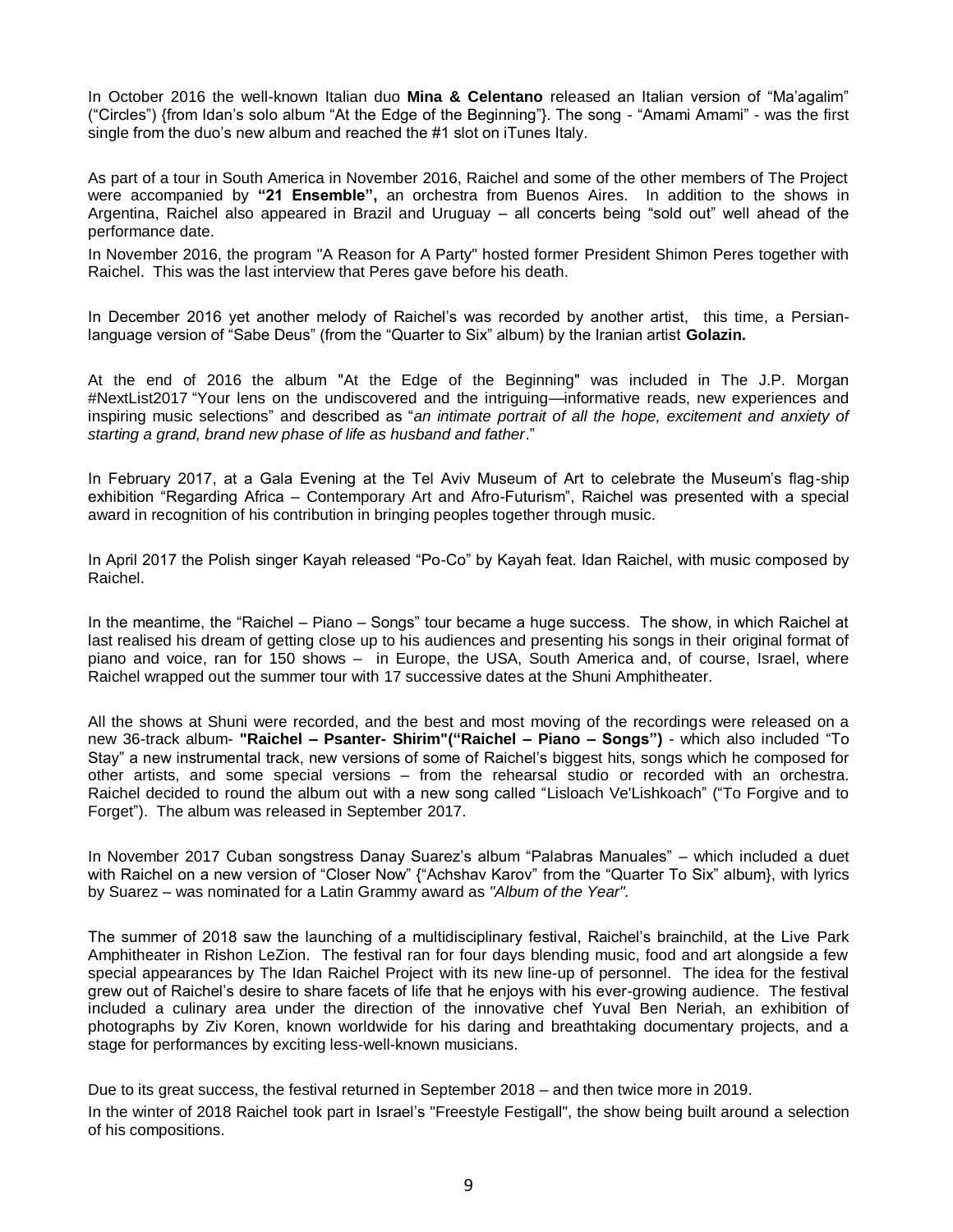January 2019 saw the worldwide release of the new **album "Ve'Eem Tavo'ee Elay" ("And If You Will Come to Me"),** which included 6 singles that had been released during 2017-2018. The album features guest musicians from Japan, Bulgaria, Ethiopia, Cuba and India, the African guitar wizard **Bombino,** Cuban GRAMMY nominee Danay Suarez, Israel's Berry Sakharof and Zehava Ben – and a special new studio track with the reunited Idan Raichel Project.

The packaging for the album included ten postcards – on each one a drawing by the Ethiopian artist **Gashahun kassahun** on one side and on the other side the lyrics of one of the songs.

The album's title track ("Ve'Eem Tavo'ee Elay" in Hebrew) has already become one of Idan's biggest hits ever in Israel, with over 28 million streams on YouTube alone, and the singles from the album have racked up a total of 59 million YouTube plays as of June 2020.

Idan supported the release of "And If You Will Come to Me" with four shows in Tel-Aviv's Menora Mivtachim arena, followed by an extensive international tour in March 2019 visiting France, Germany, the Netherlands, Austria, Italy, Switzerland and the US.

To celebrate Israel's 71st Independence Day, Galgalatz, Israel's major music radio station, initiated the recording of **"Shevet Achim Ve'Achayot" ("A Tribe of Brothers and Sisters"),** composed by Idan Raichel with lyrics by Doron Medali and featuring some of Israel's top artists. The song became a major hit, with 33 million streams on YouTube as of June 2020.

In May, Idan performed "Bo'ee", one of the most popular of all his songs, with a special line-up of musicians as part of the 64th Eurovision Song Contest, held in Israel. May 2019 also saw the release of a new song, "**Achshav Nish'arnu Shney'nu"("Now There Are Only The Two Of Us")**.

In September the national radio station KAN Gimmel rounded out the Hebrew year with their Decade of Music chart – naming The Idan Raichel Project as *"The Group of the Decade*".

October 2019 saw the release of the song "**Katoov Mi'lemala" ("Written From Above").**

In December 2019, two projects in which Raichel was involved saw the light of day: the song **"Lumière**", composed by Raichel with lyrics by Maxime Le Slaguaisand Raichelwas recorded by Raichel and the Canadian singer **Beyries**, and was chosen as the theme song for the tv series "The Attaché"; and Raichel's recording **of "Ze Be'Emet Ma She'Ani Omeret" (what I am saying is true"),** which he co-wrote with Yaya and Ran Cohen Aharonov, was included in the successful children's tv show, "Yeldey Beit Ha'Etz" ("Children of the Tree House").

The same month Raichel released a new single **"Im Rak Taskimi" ("If You Will Only Agree"),** sung by Yehoram Gaon, Israel Prize Laureate and icon of Israeli music. The release coincided with Gaon's 80<sup>th</sup> birthday. The lyrics were written by **Idit Pank**; music composed and arranged by Raichel.

After a break of more than five years, February saw the release of a new single by The Idan Raichel Project – **"Eizeh Yom Tov" ("A Good Day")** featuring the unique, beautiful voice of Nasrin Kadri.

On 3rd March, 2020, the song **"Feker Libi**" – composed by Raichel and with lyrics by Doron Medali – was chosen by a panel of judges and the viewers' votes as the song which would represent Israel at the 2020 Eurovision Song Contest in Holland. Due to the outbreak of the novel coronavirus Covid 19, the 2020 Eurovision Song Contest has been cancelled.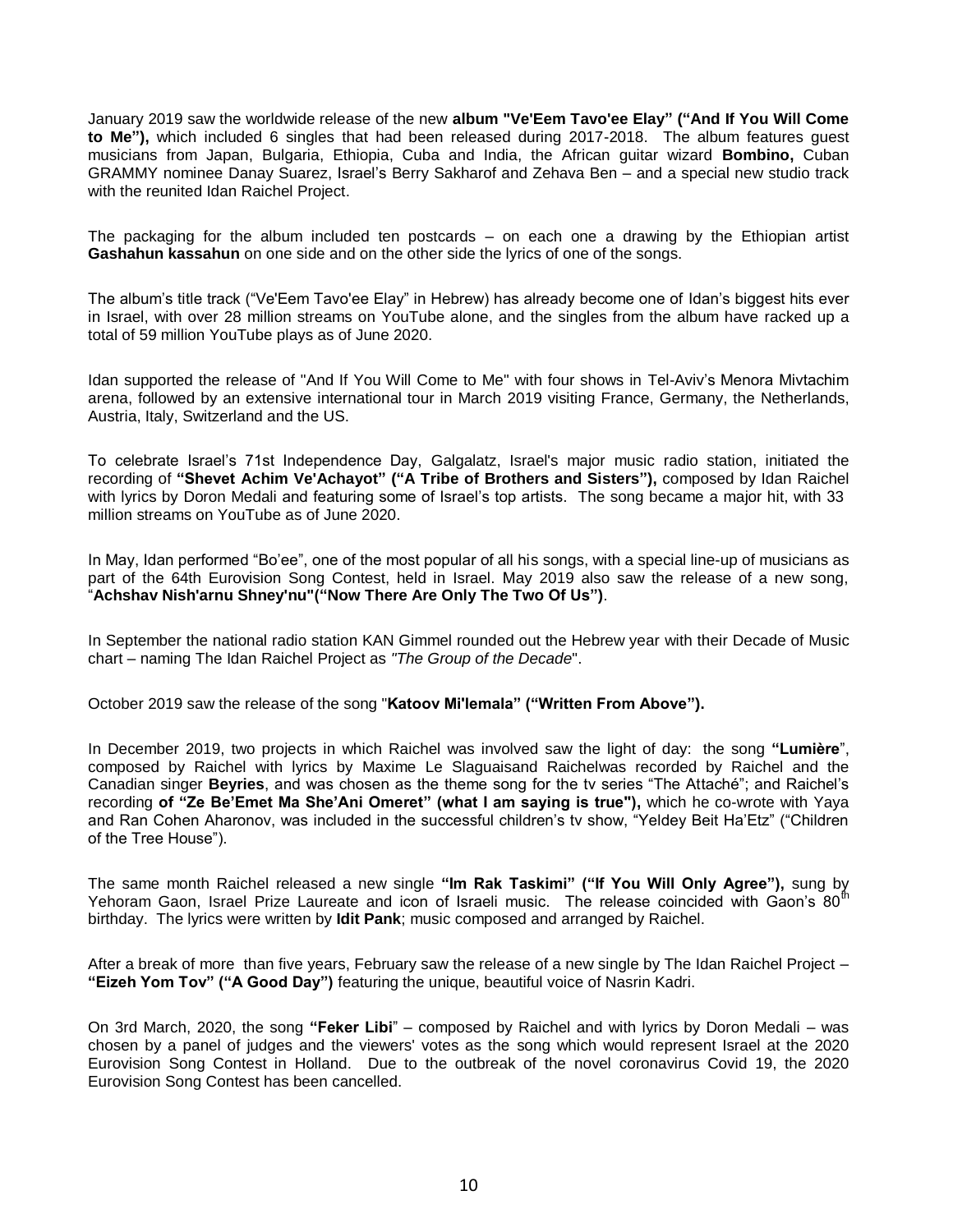On the 14th March Raichel gave the opening concert in a series of advertisement-less shows presented by Keshet TV and Zappa, scheduled for the corona lockdown period, and aimed at boosting the country's morale. The show drew ratings of 14.5%, a record for. The around midnight timeslot

During the time of the corona virus lockdown, Raichel started broadcasting from his studio in his Tel Aviv home, and gave a concert, produced by the Jewish Agency and streamed internationally through the Agency's facebook page, facebook pages associated with the Agency and, of course, Raichel's facebook page.

Facebook was used once again when on the Eve of Passover, Raichel gave a special concert for medical staff and patients in hospitals, streamed on his facebook page and the facebook pages of nine hospitals in Israel.

In early April 2020 it was announced that Idan Raichel has been chosen to light one of the 12 torches that are lit at the opening ceremony of Israel's Independence Day. *"Each year, the chosen 12 women and men represent as many segments of Israeli society as possible, across the many socio-ethnic strands,and the*  various strata of cultural, civilian and military life here. With the former in mind, it makes perfect sense to hand *one of the torches to a musician who has championed multiculturalism and mutual acceptance, both here and across the globe for close to 20 years."* (Jerusalem Post)

In 2020 Raichel released three tracks: **"Faker Libi - Corona Quarantine**" performed by him, **"Lama Kacha Atzuva" (Why So Sad) with Stav Beger**, and "**Me'Kol Ha' Kochavim Ba'Layla" (Of All The Stars At Night) with Eyal Golan**

In March 2021, with the birth of twin boys, Raichel and his partner, Damaris, became parents of four children.

On Independence Day 2021 Raichel, together with the broadcaster Keshet 12, initiated a new format: "Zahal's Allstars" featuring The Project and hosting combat soldiers who for one special night were the singers on prime time television on the eve of Independence Day

On 30th May, 2021, Idan Raichel was awarded an Honorary Doctorate from Bar-Ilan University for his unique contribution to the world of Israeli and international music.

Prof. Arie Zaban, President of the University, said, in a conversation with Raichel*:: "We are honored to present you with an Honorary Doctorate. The degree is awarded to you in appreciation for, and recognition of, your work and unique contribution to Israeli music. Integrating diverse cultural layers is the hallmark of your work, and you have demonstrated an ability to integrate a wide variety of people in the projects that you lead. "*

Also In May, a gala performance of **the musical "Chalomot Shel Acherim" ("Other People's Dreams")** took place, featuring segments from many of Idan Raichel's songs as part of the narrative concerning the fulfillment of dreams, self esteem, success and failure. The play was produced by the "Israeli Hour Theatre for children and youth" which deals with social issues in Israel by exposing young people to quality content, provoking thoughts and discussion on topics in the public agenda.

In the first half of 2021 Raichel released **"Mitga'aga'at Ot'cha" (I Miss You), with Eden Ben-Zaken** (January), and **"Kacha Mi'Yom Le'Yom "(Like this from Day to Day)** (May).

July 2021 saw the release of the single **"Sapari Tama Temima"** – a Yemenite song which **Shoshana Damari** performed at the beginning of her career, and which she had recorded with Raichel shortly before her death (2006). Never previously released, the single was put out accompanied by the Jerusalem Symphony Orchestra, with a video, in honour of the film "Queen Shoshana" in which the song is heard.

In the same month the single **"Le'Ha'amin" (To Believe")** - Doli & Penn's collaboration with Raichel - was released.

To coincide with the 34th Karmiel Dance Festival which took place at the end of July 2021, the festival